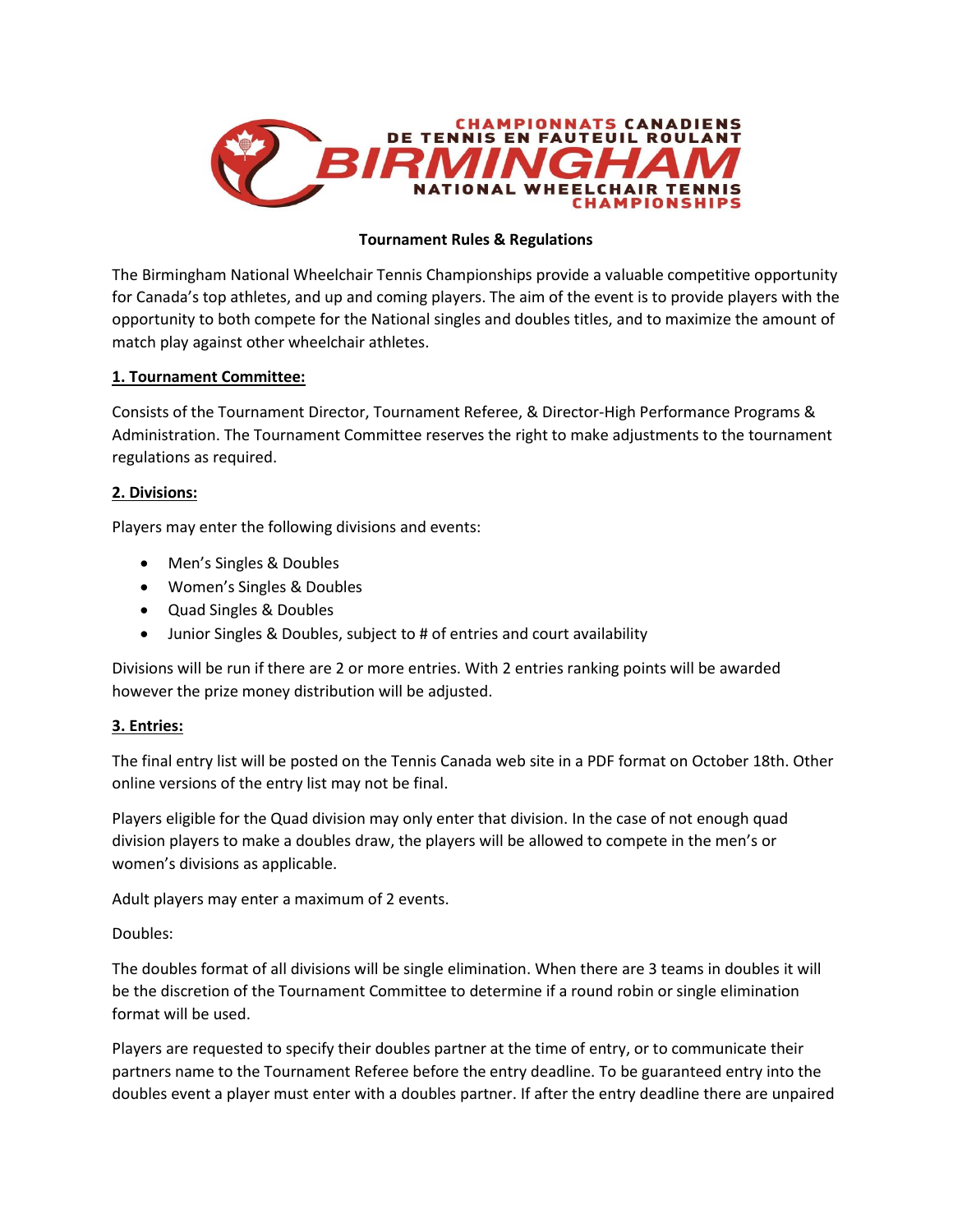players the Tournament Committee will follow the process outlined below to finalize the doubles entries:

a) Pair players in order of singles Rogers ranking

-unranked players will be paired randomly by the Referee

b) Add a player to even the draw sizes to allow all players to compete. The Tournament Committee will make every effort to locate another player however this may not always be possible.

### **4. Schedule:**

The Men's, Women's, and Quad divisions will begin on Thursday November 4<sup>th</sup>.

### **5. Tournament Desk:**

Please check-in at the tournament desk upon arrival for your match. Report back to the tournament desk after your match, win or lose, to determine your next match time.

### **6. Rules & Code of Conduct**

The tournament will be governed by the Tennis Canada 2021 Rules of the Court.

English: <file:///C:/Users/jpetras/Downloads/Rules%20of%20the%20Court%202021.pdf>

If a situation arises that is not covered by the Tennis Canada Rules of the Court then the ITF rules may apply.

#### **7. Tournament Ball:**

Wilson US Open Extra Duty

#### **8. Singles Draw formats:**

The final format for each division will be dependent on the number of entries and court availability. Final decisions will be at the discretion of the Tournament Committee.

\*Please note that the descriptions below are for the exact # of entries listed. If the # of entries vary then adjustments will be made to the format as deemed appropriate by the Tournament Committee.

Possible draw formats include the following:

#### **a) Compass Format:**

The compass format includes both round robin play, and elimination draws (flights). Although some of the matches in the round robin may be challenging, the elimination draws will provide a more balanced level of match play. Players are required to participate in both the round robin and elimination draws.

12 entries (4 pools of 3 players)

- round robin play
- four #1 finishers & four #2 finishers move in Championship Flight Qualification draw
- winners of Championship Flight Qualification draw move to Championship Flight with play-off for positions 1-4, losers move to Flight 1 with play-off matches for positions 4-8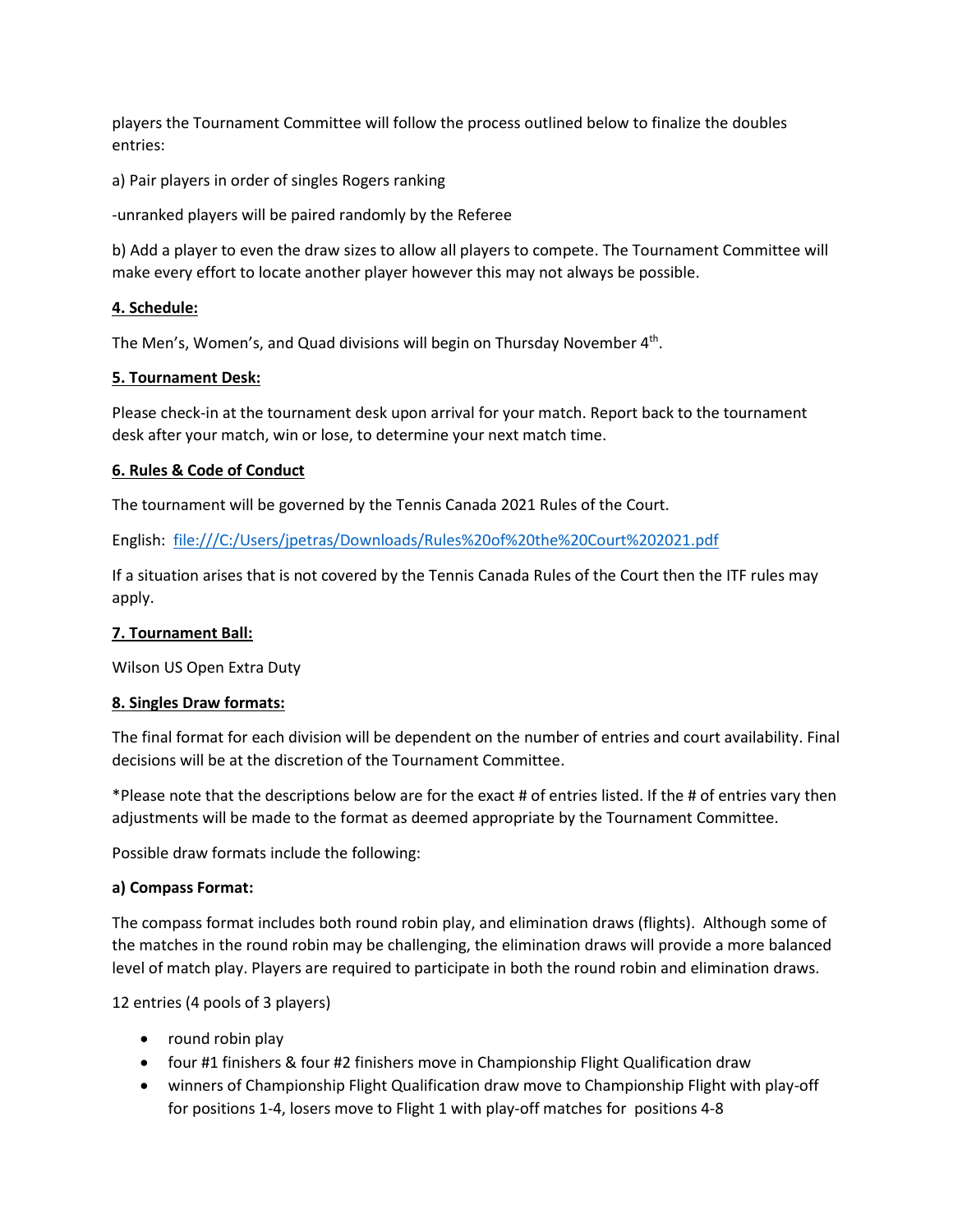• four #3 finishers move into Flight 2 with play-off matches for positions 9-12

16 entries (4 pools of 4 players)

- round robin play
- four #1 finishers & four #2 finishers move in Championship Flight Qualification draw
- winners of Championship Flight Qualification draw move to Championship Flight with play-off for positions 1-4, losers move to Flight 1 with play-off matches for positions 5-8
- four #3 finishers & four #4 finishers move into Flight 2 with play-off matches for positions 9-16

### **b) Single Elimination draw with Feed-in Consolation and Placement Play-offs**

### 17 or greater players

- Single elimination draw with feed-in consolation
- Top 8 placement play-offs
- Losing main draw quarter-finalists feed into the consolation draw
- The winner of the feed-in consolation places  $5<sup>th</sup>$

#### **c) Round Robin:**

#### 6-11 entries

- two round robin pools
- crossover semi-finals
- finals

#### 4-5 entries

- one round robin pool
- no final

#### 3 entries

- one round robin pool
- no final

#### **d) Single Elimination**

#### 2 entries

• final match only

#### **9. Draw Procedures:**

The draws for singles & doubles will be conducted in public as follows:

• Men's, Women's, Quad Draws: Wednesday November 3, 4:00 p.m. at Tournament Venue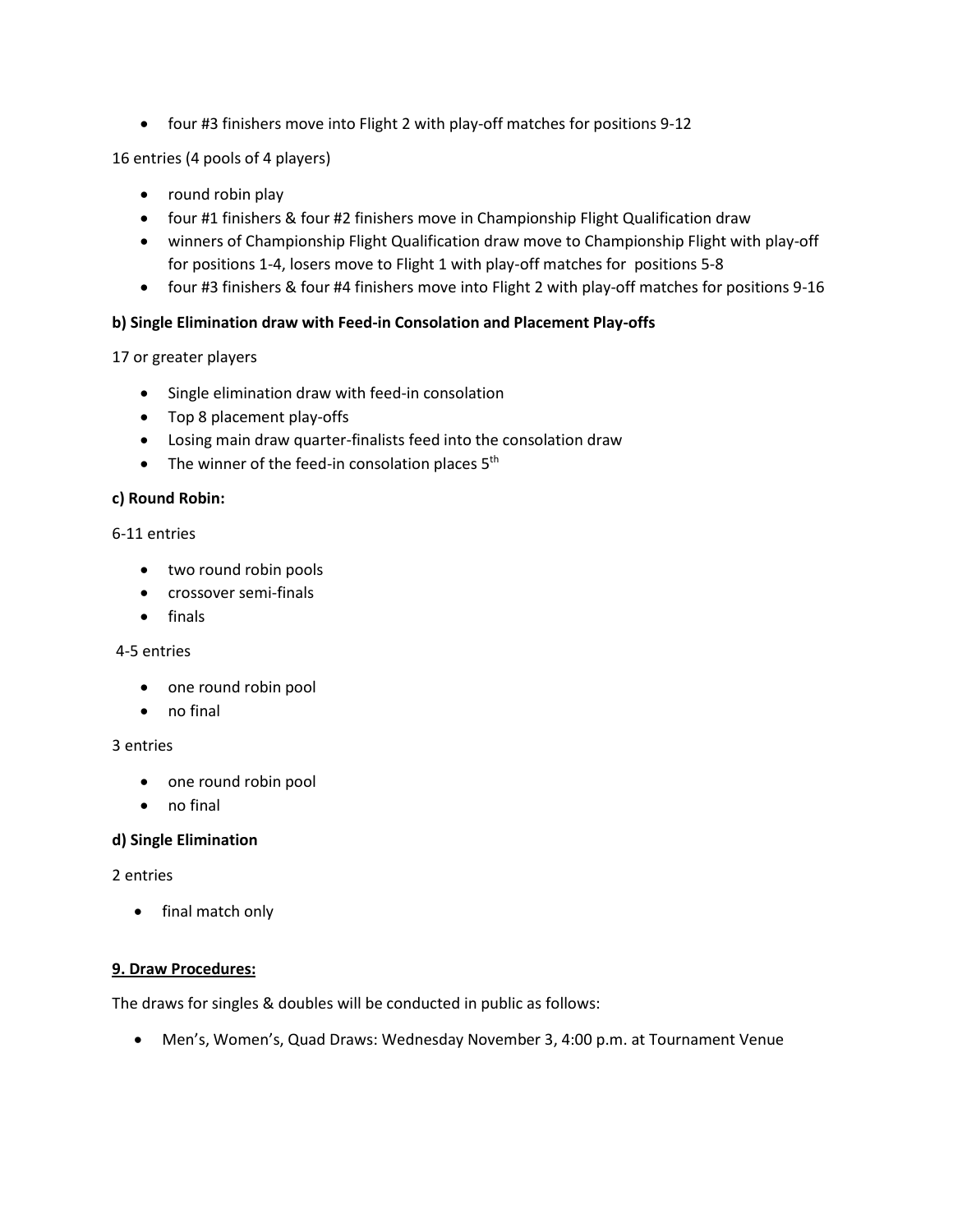Compass Format: Please refer to the round robin Compass Format Draw Procedures document for details. This document is an example using 16 players. The exact number of groups will be dependent on draw size. Please refer to the Flight draw procedures.

3-8 Entry Round Robins: After the seeded players have been placed every effort will be made to optimize separation based on Province.

## **10. Match Formats:**

Singles & Feed-in Consolation: Matches will be the best of 3 tiebreak sets, with regular scoring, and new balls for 3rd set.

Doubles: Matches will be 2 tie break sets, with regular scoring, and a 10-point match tiebreak in lieu of 3<sup>rd</sup> set. New balls are not provided for the 3<sup>rd</sup> set tiebreak.

### **11. Seeding:**

The seeding for singles and doubles will be finalized by the Tournament Committee, and based on the rankings as of October 14, 2021. A number of additional factors may be used which include but are not limited to the criteria indicated below:

Singles:

- Canadian Rogers singles rankings
- ITF singles rankings
- Past National Champion and Finalist

Doubles:

- Combined Canadian Rogers singles rankings
- ITF doubles rankings
- Significant international results
- Past doubles Champions and Finalists

#### **12. Withdrawals:**

Players who withdraw from the tournament may only do so for medical reasons or extenuating circumstances, as determined by the Tournament Committee. Players who wish to withdraw for medical reasons must be approved by the tournament Athletic Therapist prior to being released by the Tournament Referee from the tournament.

#### **13. Attire Policy:**

Every player shall dress and present himself/herself for play in clean and customarily acceptable tennis attire. Proper attire includes appropriate tennis shoes. Sweatshirts, gym shorts, dress shirts, non-tennis T-shirts or any other inappropriate attire shall not be worn during a match (including the warm-up). The tournament t-shirt may be allowed for play at the discretion of the Tournament Referee.

Considered as inappropriate attire:

• Spandex shorts, unless worn under a skirt or dress